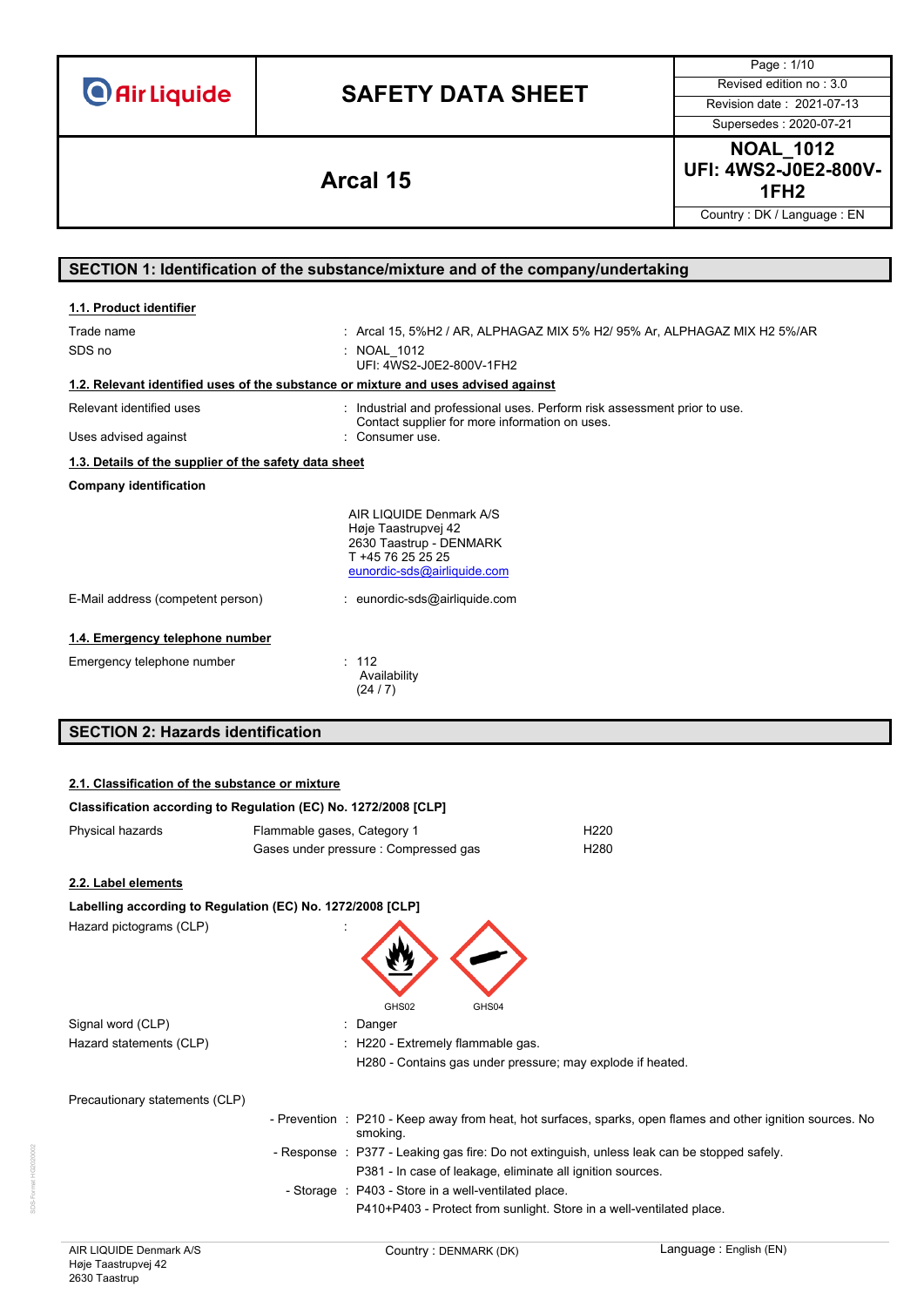# **SAFETY DATA SHEET** Revised edition no : 3.0

Page : 2/10 Supersedes : 2020-07-21

**NOAL\_1012 UFI: 4WS2-J0E2-800V-**Arcal 15 **1FH2 Arcal** 15

Country : DK / Language : EN

**2.3. Other hazards**

: None.

## **SECTION 3: Composition/information on ingredients**

## 3.1. **Substances** : Not applicable.

## **3.2. Mixtures**

| Name     | <b>Product identifier</b>                                                                 | Composition [V-%]: | <b>Classification according to</b><br>Regulation (EC) No. 1272/2008 [CLP] |
|----------|-------------------------------------------------------------------------------------------|--------------------|---------------------------------------------------------------------------|
| Argon    | (CAS-No.) 7440-37-1<br>(EC-No.) 231-147-0<br>(EC Index-No.)<br>(REACH-no) *1              | 95                 | Press. Gas (Comp.), H280                                                  |
| Hydrogen | (CAS-No.) 1333-74-0<br>(EC-No.) 215-605-7<br>(EC Index-No.) 001-001-00-9<br>(REACH-no) *1 | 5                  | Flam. Gas 1, H220<br>Press. Gas (Comp.), H280                             |

Full text of H-statements: see section 16

*Contains no other components or impurities which will influence the classification of the product.*

*\*1: Listed in Annex IV / V REACH, exempted from registration.*

*\*3: Registration not required: Substance manufactured or imported < 1t/y.*

# **SECTION 4: First aid measures**

## **4.1. Description of first aid measures**

| - Inhalation                                                     | : Remove victim to uncontaminated area wearing self contained breathing apparatus. Keep<br>victim warm and rested. Call a doctor. Perform cardiopulmonary resuscitation if breathing<br>stopped. |  |
|------------------------------------------------------------------|--------------------------------------------------------------------------------------------------------------------------------------------------------------------------------------------------|--|
| - Skin contact                                                   | : Adverse effects not expected from this product.                                                                                                                                                |  |
| - Eye contact                                                    | : Adverse effects not expected from this product.                                                                                                                                                |  |
| - Ingestion                                                      | : Ingestion is not considered a potential route of exposure.                                                                                                                                     |  |
| 4.2. Most important symptoms and effects, both acute and delayed |                                                                                                                                                                                                  |  |
|                                                                  | $\therefore$ Refer to section 11.                                                                                                                                                                |  |

**4.3. Indication of any immediate medical attention and special treatment needed**

: None.

## **SECTION 5: Firefighting measures**

# **5.1. Extinguishing media**

| $\sim$ $\sim$ $\sim$ $\sim$ $\sim$                         |                                     |
|------------------------------------------------------------|-------------------------------------|
| 5.2. Special hazards arising from the substance or mixture |                                     |
|                                                            | Do not use water jet to extinguish. |
| - Unsuitable extinguishing media                           | : Carbon dioxide.                   |
| - Suitable extinguishing media                             | : Water spray or fog.               |

Specific hazards **Specific hazards** : Exposure to fire may cause containers to rupture/explode. Hazardous combustion products : None.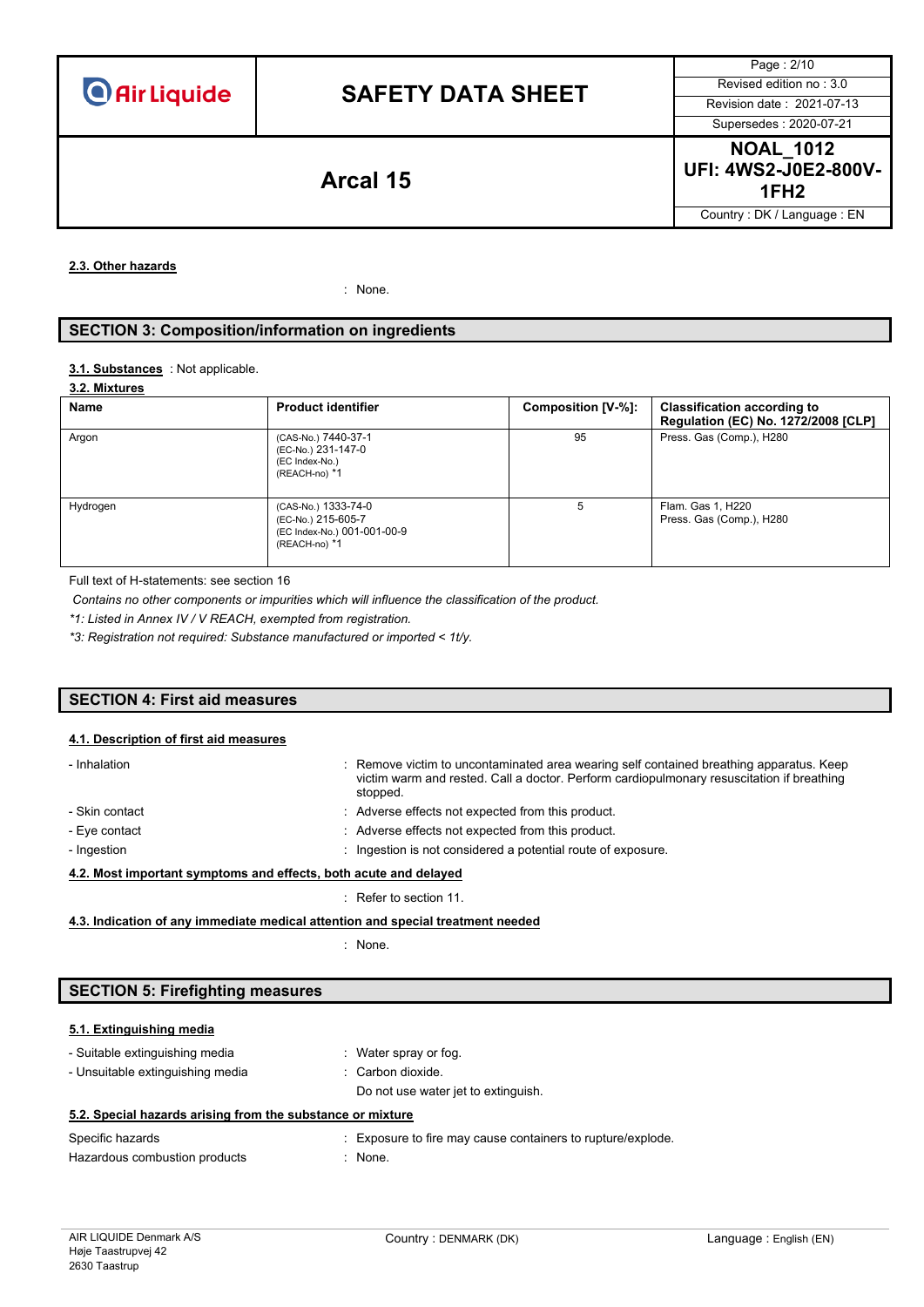| <b>O</b> Air Liquide |  |  |
|----------------------|--|--|
|                      |  |  |

# **SAFETY DATA SHEET** Revised edition no : 3.0

Page : 3/10

Supersedes : 2020-07-21

**NOAL\_1012 UFI: 4WS2-J0E2-800V-1FH2 Arcal 15** Country : DK / Language : EN

**5.3. Advice for firefighters** Specific methods : Use fire control measures appropriate for the surrounding fire. Exposure to fire and heat radiation may cause gas receptacles to rupture. Cool endangered receptacles with water spray jet from a protected position. Prevent water used in emergency cases from entering sewers and drainage systems. If possible, stop flow of product. Use water spray or fog to knock down fire fumes if possible. Do not extinguish a leaking gas flame unless absolutely necessary. Spontaneous/explosive reignition may occur. Extinguish any other fire. Move containers away from the fire area if this can be done without risk. Special protective equipment for fire fighters : In confined space use self-contained breathing apparatus. Standard protective clothing and equipment (Self Contained Breathing Apparatus) for fire fighters. Standard EN 137 - Self-contained open-circuit compressed air breathing apparatus with full face mask. Standard EN 469 - Protective clothing for firefighters. Standard - EN 659: Protective gloves for firefighters.

# **SECTION 6: Accidental release measures**

## **6.1. Personal precautions, protective equipment and emergency procedures**

|                                                           | : Try to stop release.                                                                                         |
|-----------------------------------------------------------|----------------------------------------------------------------------------------------------------------------|
|                                                           | Evacuate area.                                                                                                 |
|                                                           | Monitor concentration of released product.                                                                     |
|                                                           | Consider the risk of potentially explosive atmospheres.                                                        |
|                                                           | Wear self-contained breathing apparatus when entering area unless atmosphere is proved to<br>be safe.          |
|                                                           | Eliminate ignition sources.                                                                                    |
|                                                           | Ensure adequate air ventilation.                                                                               |
|                                                           | Prevent from entering sewers, basements and workpits, or any place where its accumulation<br>can be dangerous. |
|                                                           | Act in accordance with local emergency plan.                                                                   |
|                                                           | Stay upwind.                                                                                                   |
| 6.2. Environmental precautions                            |                                                                                                                |
|                                                           | : Try to stop release.                                                                                         |
| 6.3. Methods and material for containment and cleaning up |                                                                                                                |
|                                                           | : Ventilate area.                                                                                              |
| 6.4. Reference to other sections                          |                                                                                                                |
|                                                           | : See also sections 8 and 13.                                                                                  |
|                                                           |                                                                                                                |
| <b>SECTION 7: Handling and storage</b>                    |                                                                                                                |
|                                                           |                                                                                                                |
| 7.1. Precautions for safe handling                        |                                                                                                                |
|                                                           |                                                                                                                |

| Safe use of the product | : Do not breathe gas.                                                                            |                        |  |  |
|-------------------------|--------------------------------------------------------------------------------------------------|------------------------|--|--|
|                         | Avoid release of product into atmosphere.                                                        |                        |  |  |
|                         | The product must be handled in accordance with good industrial hygiene and safety<br>procedures. |                        |  |  |
|                         | Only experienced and properly instructed persons should handle gases under pressure.             |                        |  |  |
|                         | Consider pressure relief device(s) in gas installations.                                         |                        |  |  |
|                         | Ensure the complete gas system was (or is regularily) checked for leaks before use.              |                        |  |  |
|                         | Do not smoke while handling product.                                                             |                        |  |  |
| AIR LIQUIDE Denmark A/S | Country: DENMARK (DK)                                                                            | Language: English (EN) |  |  |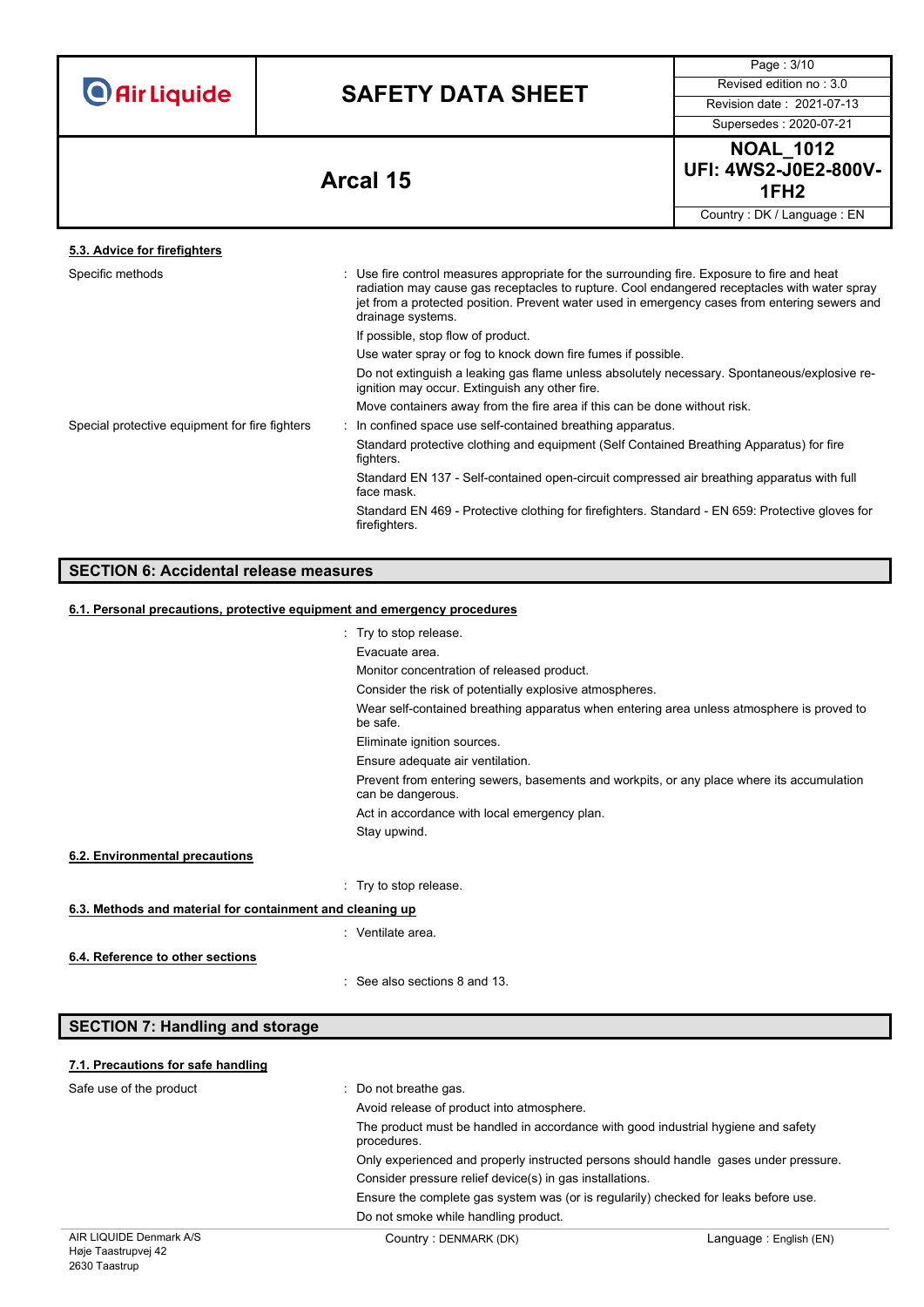| <b>O</b> Air Liquide |  |  |  |
|----------------------|--|--|--|
|                      |  |  |  |

# **SAFETY DATA SHEET** Revised edition no : 3.0

Supersedes : 2020-07-21

Page : 4/10

**Arcal 15** 

| <b>NOAL 1012</b>                         |  |
|------------------------------------------|--|
| UFI: 4WS2-J0E2-800V-<br>1FH <sub>2</sub> |  |
|                                          |  |
| Country: DK / Language: EN               |  |

|                                                                   | Use only properly specified equipment which is suitable for this product, its supply pressure and                                                                |
|-------------------------------------------------------------------|------------------------------------------------------------------------------------------------------------------------------------------------------------------|
|                                                                   | temperature. Contact your gas supplier if in doubt.                                                                                                              |
|                                                                   | Avoid suck back of water, acid and alkalis.                                                                                                                      |
|                                                                   | Assess the risk of potentially explosive atmospheres and the need for explosion-proof<br>equipment.                                                              |
|                                                                   | Purge air from system before introducing gas.                                                                                                                    |
|                                                                   | Take precautionary measures against static discharge.                                                                                                            |
|                                                                   | Keep away from ignition sources (including static discharges).                                                                                                   |
|                                                                   | Consider the use of only non-sparking tools.                                                                                                                     |
|                                                                   | Ensure equipment is adequately earthed.                                                                                                                          |
| Safe handling of the gas receptacle                               | Refer to supplier's container handling instructions.                                                                                                             |
|                                                                   | Do not allow backfeed into the container.                                                                                                                        |
|                                                                   | Protect containers from physical damage; do not drag, roll, slide or drop.                                                                                       |
|                                                                   | When moving cylinders, even for short distances, use a cart (trolley, hand truck, etc.) designed<br>to transport cylinders.                                      |
|                                                                   | Leave valve protection caps in place until the container has been secured against either a wall<br>or bench or placed in a container stand and is ready for use. |
|                                                                   | If user experiences any difficulty operating valve discontinue use and contact supplier.                                                                         |
|                                                                   | Never attempt to repair or modify container valves or safety relief devices.                                                                                     |
|                                                                   | Damaged valves should be reported immediately to the supplier.                                                                                                   |
|                                                                   | Keep container valve outlets clean and free from contaminants particularly oil and water.                                                                        |
|                                                                   | Replace valve outlet caps or plugs and container caps where supplied as soon as container is<br>disconnected from equipment.                                     |
|                                                                   | Close container valve after each use and when empty, even if still connected to equipment.                                                                       |
|                                                                   | Never attempt to transfer gases from one cylinder/container to another.                                                                                          |
|                                                                   | Never use direct flame or electrical heating devices to raise the pressure of a container.                                                                       |
|                                                                   | Do not remove or deface labels provided by the supplier for the identification of the content of<br>the container.                                               |
|                                                                   | Suck back of water into the container must be prevented.                                                                                                         |
|                                                                   | Open valve slowly to avoid pressure shock.                                                                                                                       |
| 7.2. Conditions for safe storage, including any incompatibilities |                                                                                                                                                                  |
|                                                                   | : Observe all regulations and local requirements regarding storage of containers.                                                                                |
|                                                                   | Containers should not be stored in conditions likely to encourage corrosion.                                                                                     |
|                                                                   | Container valve guards or caps should be in place.                                                                                                               |
|                                                                   | Containers should be stored in the vertical position and properly secured to prevent them from<br>falling over.                                                  |
|                                                                   | Stored containers should be periodically checked for general condition and leakage.                                                                              |
|                                                                   | Keep container below 50°C in a well ventilated place.                                                                                                            |
|                                                                   | Store containers in location free from fire risk and away from sources of heat and ignition.                                                                     |
|                                                                   | Keep away from combustible materials.                                                                                                                            |
|                                                                   | Segregate from oxidant gases and other oxidants in store.                                                                                                        |
|                                                                   | All electrical equipment in the storage areas should be compatible with the risk of a potentially<br>explosive atmosphere.                                       |
| 7.3. Specific end use(s)                                          |                                                                                                                                                                  |
|                                                                   | : None.                                                                                                                                                          |
|                                                                   |                                                                                                                                                                  |

# **SECTION 8: Exposure controls/personal protection**

## **8.1. Control parameters**

OEL (Occupational Exposure Limits) : None available.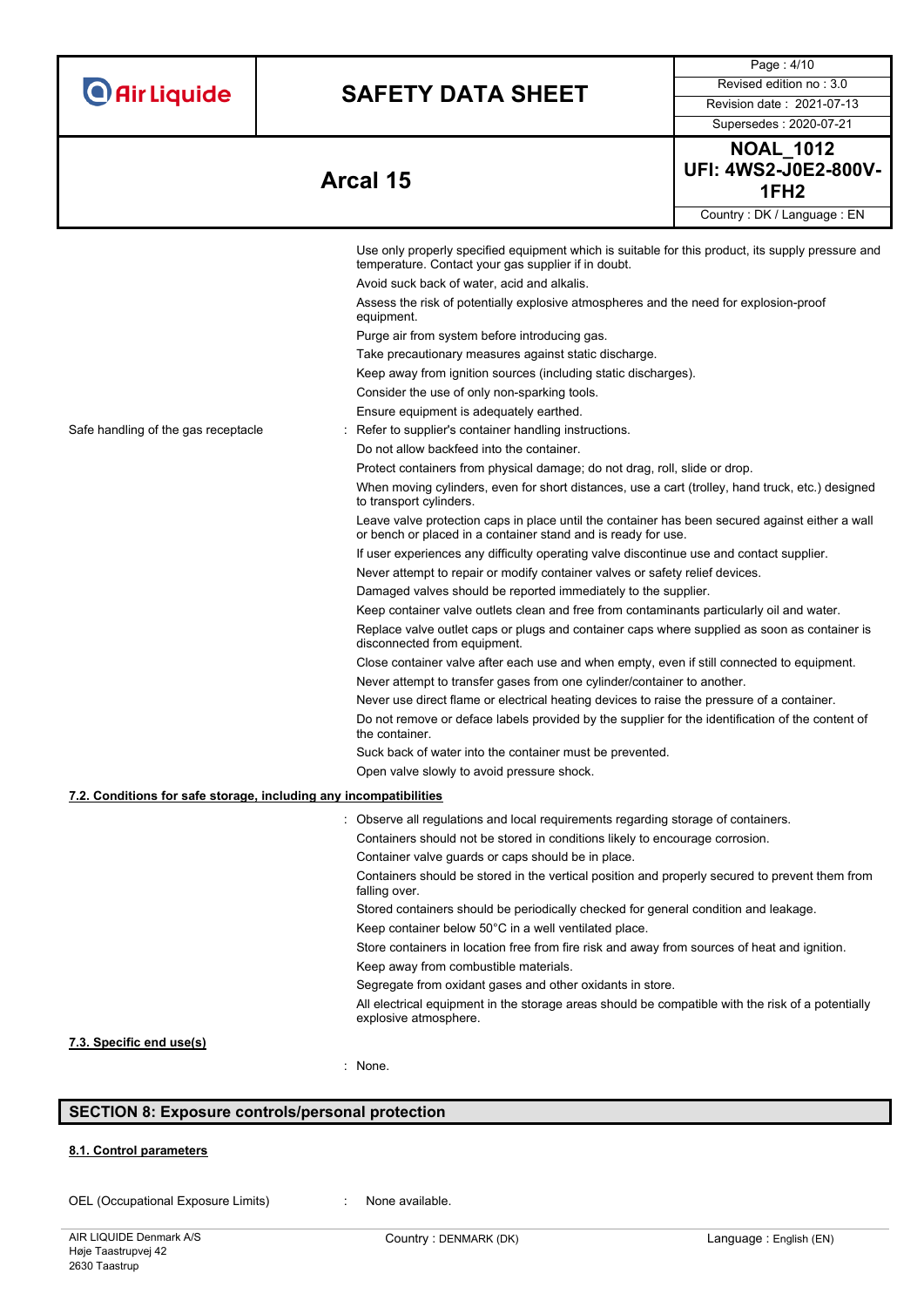|                                          |                                                                                                                                                | Page: 5/10                                                                 |  |  |
|------------------------------------------|------------------------------------------------------------------------------------------------------------------------------------------------|----------------------------------------------------------------------------|--|--|
| <b>O</b> Air Liquide                     | <b>SAFETY DATA SHEET</b>                                                                                                                       | Revised edition no: 3.0                                                    |  |  |
|                                          |                                                                                                                                                | Revision date: 2021-07-13                                                  |  |  |
|                                          |                                                                                                                                                | Supersedes: 2020-07-21                                                     |  |  |
|                                          |                                                                                                                                                | <b>NOAL_1012</b>                                                           |  |  |
|                                          |                                                                                                                                                | <b>UFI: 4WS2-J0E2-800V-</b>                                                |  |  |
|                                          | Arcal 15                                                                                                                                       | 1FH <sub>2</sub>                                                           |  |  |
|                                          |                                                                                                                                                | Country: DK / Language: EN                                                 |  |  |
|                                          |                                                                                                                                                |                                                                            |  |  |
| DNEL (Derived-No Effect Level)           | None available.                                                                                                                                |                                                                            |  |  |
| PNEC (Predicted No-Effect Concentration) | None available.                                                                                                                                |                                                                            |  |  |
| 8.2. Exposure controls                   |                                                                                                                                                |                                                                            |  |  |
| 8.2.1. Appropriate engineering controls  |                                                                                                                                                |                                                                            |  |  |
|                                          | : Provide adequate general and local exhaust ventilation.                                                                                      |                                                                            |  |  |
|                                          | Product to be handled in a closed system.                                                                                                      |                                                                            |  |  |
|                                          |                                                                                                                                                | Systems under pressure should be regularily checked for leakages.          |  |  |
|                                          |                                                                                                                                                | Gas detectors should be used when flammable gases/vapours may be released. |  |  |
|                                          | Consider the use of a work permit system e.g. for maintenance activities.                                                                      |                                                                            |  |  |
|                                          | 8.2.2. Individual protection measures, e.g. personal protective equipment                                                                      |                                                                            |  |  |
|                                          | $:$ A risk assessment should be conducted and documented in each work area to assess the risks                                                 |                                                                            |  |  |
|                                          | related to the use of the product and to select the PPE that matches the relevant risk. The<br>following recommendations should be considered: |                                                                            |  |  |
|                                          | PPE compliant to the recommended EN/ISO standards should be selected.                                                                          |                                                                            |  |  |
|                                          |                                                                                                                                                |                                                                            |  |  |
| • Eye/face protection                    | Wear safety glasses with side shields.<br>Standard EN 166 - Personal eye-protection - specifications.                                          |                                                                            |  |  |
|                                          |                                                                                                                                                |                                                                            |  |  |
| • Skin protection                        |                                                                                                                                                |                                                                            |  |  |
| - Hand protection                        | : Wear working gloves when handling gas containers.                                                                                            |                                                                            |  |  |
|                                          | Standard EN 388 - Protective gloves against mechanical risk.                                                                                   |                                                                            |  |  |
| - Other                                  | Consider the use of flame resistant anti-static safety clothing.                                                                               |                                                                            |  |  |
|                                          | Standard EN ISO 14116 - Limited flame spread materials.<br>Standard EN 1149-5 - Protective clothing: Electrostatic properties.                 |                                                                            |  |  |
|                                          | Wear safety shoes while handling containers.                                                                                                   |                                                                            |  |  |
|                                          | Standard EN ISO 20345 - Personal protective equipment - Safety footwear.                                                                       |                                                                            |  |  |
| • Respiratory protection                 | None necessary.                                                                                                                                |                                                                            |  |  |
| • Thermal hazards                        |                                                                                                                                                |                                                                            |  |  |
|                                          | None in addition to the above sections.                                                                                                        |                                                                            |  |  |
| 8.2.3. Environmental exposure controls   |                                                                                                                                                |                                                                            |  |  |
|                                          | : Refer to local regulations for restriction of emissions to the atmosphere. See section 13 for                                                |                                                                            |  |  |

# **SECTION 9: Physical and chemical properties**

# **9.1. Information on basic physical and chemical properties**

Appearance

| Physical state at 20°C / 101.3kPa | : Gas                                                                                                        |
|-----------------------------------|--------------------------------------------------------------------------------------------------------------|
| Colour<br>٠<br>Odour              | : Mixture contains one or more component(s) which have the following colour(s):<br>Colourless<br>: Odourless |
| Odour threshold                   | : Odour threshold is subjective and inadequate to warn of overexposure.                                      |
| рH                                | Not applicable for gases and gas mixtures.                                                                   |
| Melting point / Freezing point    | Not applicable for gas mixtures.                                                                             |
| Boiling point                     | Not applicable for gas mixtures.                                                                             |
| Flash point                       | : Not applicable for gases and gas mixtures.                                                                 |
| Evaporation rate                  | Not applicable for gases and gas mixtures.                                                                   |
| Flammability (solid, gas)         | : Extremely flammable gas                                                                                    |

specific methods for waste gas treatment.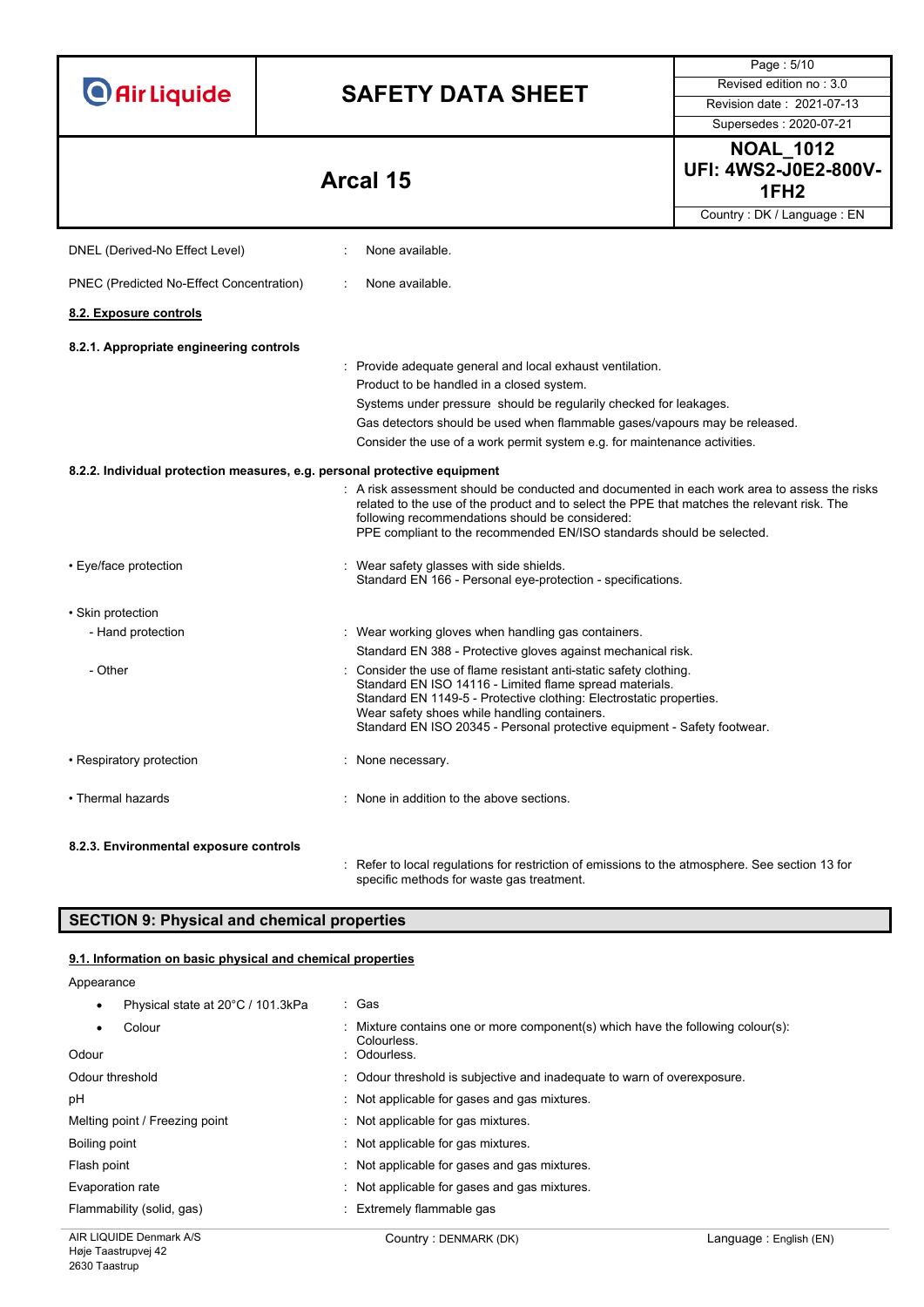**O** Air Liquide

# **SAFETY DATA SHEET** Revised edition no : 3.0

Supersedes : 2020-07-21

Page : 6/10

**NOAL\_1012 UFI: 4WS2-J0E2-800V-1FH2 Arcal 15 CONSUMPLERITY ARRANGEMENT MANUSCRIPTION** 

Country : DK / Language : EN

| Explosive limits                                | $\blacksquare$ | Flammability range not available.                                                                           |
|-------------------------------------------------|----------------|-------------------------------------------------------------------------------------------------------------|
| Vapour pressure [20°C]                          |                | : Not applicable.                                                                                           |
| Vapour pressure [50°C]                          |                | : Not applicable.                                                                                           |
| Vapour density                                  |                | : Not applicable.                                                                                           |
| Relative density, gas (air=1)                   |                | $:$ Heavier than air.                                                                                       |
| Water solubility                                |                | Solubility in water of component(s) of the mixture :<br>$\cdot$ Hydrogen: 1.6 mg/l $\cdot$ Argon: 67.3 mg/l |
| Partition coefficient n-octanol/water (Log Kow) |                | : Not applicable for gas mixtures.                                                                          |
| Auto-ignition temperature                       |                | $:$ Not known.                                                                                              |
| Decomposition temperature                       |                | $:$ Not applicable.                                                                                         |
| Viscosity                                       |                | : No reliable data available.                                                                               |
| Explosive properties                            |                | : Not applicable.                                                                                           |
| Oxidising properties                            |                | : Not applicable.                                                                                           |
| 9.2. Other information                          |                |                                                                                                             |
| Molar mass                                      |                | : Not applicable for gas mixtures.                                                                          |
| Other data                                      |                | Gas/vapour heavier than air. May accumulate in confined spaces, particularly at or below<br>ground level.   |

| <b>SECTION 10: Stability and reactivity</b> |                                                                                                         |
|---------------------------------------------|---------------------------------------------------------------------------------------------------------|
| 10.1. Reactivity                            |                                                                                                         |
|                                             | : No reactivity hazard other than the effects described in sub-sections below.                          |
| 10.2. Chemical stability                    |                                                                                                         |
|                                             | : Stable under normal conditions.                                                                       |
| 10.3. Possibility of hazardous reactions    |                                                                                                         |
|                                             | : Can form explosive mixture with air.                                                                  |
|                                             | May react violently with oxidants.                                                                      |
| 10.4. Conditions to avoid                   |                                                                                                         |
|                                             | : Keep away from heat/sparks/open flames/hot surfaces. $-$ No smoking.                                  |
|                                             | Avoid moisture in installation systems.                                                                 |
| 10.5. Incompatible materials                |                                                                                                         |
|                                             | : Air, Oxidisers.                                                                                       |
|                                             | For additional information on compatibility refer to ISO 11114.                                         |
| 10.6. Hazardous decomposition products      |                                                                                                         |
|                                             | Under normal conditions of storage and use, hazardous decomposition products should not be<br>produced. |

| <b>SECTION 11: Toxicological information</b> |                                             |  |
|----------------------------------------------|---------------------------------------------|--|
| 11.1. Information on toxicological effects   |                                             |  |
| <b>Acute toxicity</b>                        | No toxicological effects from this product. |  |
| <b>Skin corrosion/irritation</b>             | No known effects from this product.         |  |
| Serious eye damage/irritation                | No known effects from this product.         |  |
| <b>Respiratory or skin sensitisation</b>     | No known effects from this product.         |  |
|                                              |                                             |  |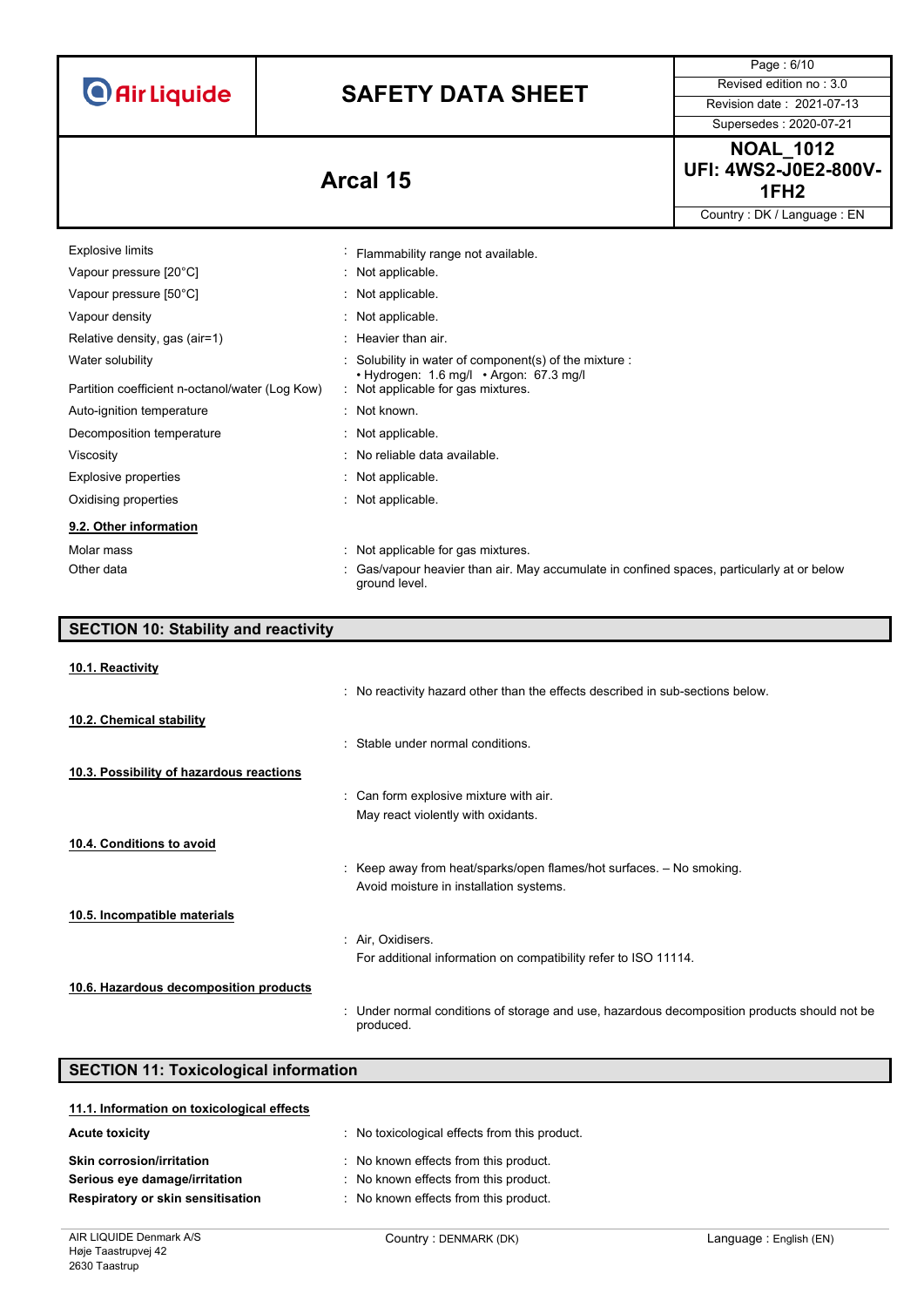|                                           |                                                                                | Page: 7/10                                                          |
|-------------------------------------------|--------------------------------------------------------------------------------|---------------------------------------------------------------------|
| <b>O</b> Air Liquide                      | <b>SAFETY DATA SHEET</b>                                                       | Revised edition no: 3.0                                             |
|                                           |                                                                                | Revision date: 2021-07-13                                           |
|                                           |                                                                                | Supersedes: 2020-07-21                                              |
|                                           | Arcal 15                                                                       | <b>NOAL 1012</b><br><b>UFI: 4WS2-J0E2-800V-</b><br>1FH <sub>2</sub> |
|                                           |                                                                                | Country: DK / Language: EN                                          |
| Germ cell mutagenicity<br>Carcinogenicity | : No known effects from this product.<br>: No known effects from this product. |                                                                     |
| <b>Reproductive toxicity</b>              |                                                                                |                                                                     |
| Toxic for reproduction: Fertility         | : No known effects from this product.                                          |                                                                     |
| Toxic for reproduction: unborn child      | : No known effects from this product.                                          |                                                                     |
| <b>STOT-single exposure</b>               | : No known effects from this product.                                          |                                                                     |
| <b>STOT-repeated exposure</b>             | : No known effects from this product.                                          |                                                                     |
| <b>Aspiration hazard</b>                  | : Not applicable for gases and gas mixtures.                                   |                                                                     |
|                                           |                                                                                |                                                                     |

# **SECTION 12: Ecological information**

| 12.1. Toxicity                           |                                                                                               |
|------------------------------------------|-----------------------------------------------------------------------------------------------|
| Assessment                               | : No ecological damage caused by this product.                                                |
| EC50 48h - Daphnia magna [mg/l]          | : No data available.                                                                          |
| EC50 72h - Algae [mg/l]                  | : No data available.                                                                          |
| LC50 96 h - Fish [mg/l]                  | : No data available.                                                                          |
| 12.2. Persistence and degradability      |                                                                                               |
| Assessment                               | : No ecological damage caused by this product.                                                |
| 12.3. Bioaccumulative potential          |                                                                                               |
| Assessment                               | : No data available.                                                                          |
| 12.4. Mobility in soil                   |                                                                                               |
| Assessment                               | : Because of its high volatility, the product is unlikely to cause ground or water pollution. |
|                                          | Partition into soil is unlikely.                                                              |
| 12.5. Results of PBT and vPvB assessment |                                                                                               |
| Assessment                               | : Not classified as PBT or vPvB.                                                              |
| 12.6. Other adverse effects              |                                                                                               |
| Other adverse effects                    | : No known effects from this product.                                                         |
| Effect on the ozone layer                | : None.                                                                                       |
| Effect on global warming                 | Contains greenhouse gas(es).                                                                  |

# **SECTION 13: Disposal considerations**

# **13.1. Waste treatment methods**

Contact supplier if guidance is required.

Do not discharge into areas where there is a risk of forming an explosive mixture with air. Waste gas should be flared through a suitable burner with flash back arrestor. Do not discharge into any place where its accumulation could be dangerous. Ensure that the emission levels from local regulations or operating permits are not exceeded. Refer to the EIGA code of practice Doc.30 "Disposal of Gases", downloadable at http://www.eiga.org for more guidance on suitable disposal methods.

Return unused product in original container to supplier.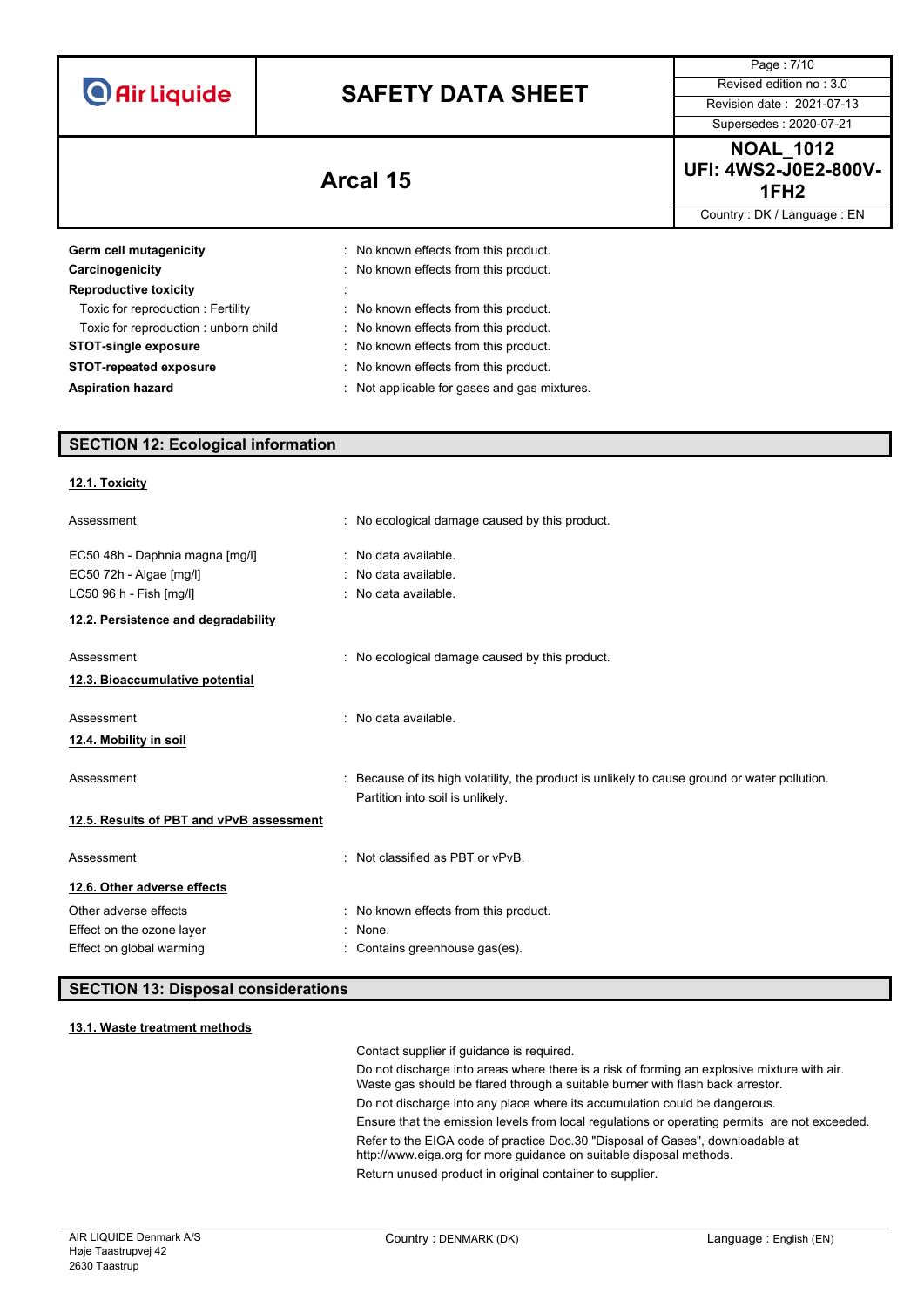|                                                                                       |   |                                                                                                                                                               | Page: 8/10                                                          |
|---------------------------------------------------------------------------------------|---|---------------------------------------------------------------------------------------------------------------------------------------------------------------|---------------------------------------------------------------------|
| <b>O</b> Air Liquide                                                                  |   | <b>SAFETY DATA SHEET</b>                                                                                                                                      | Revised edition no: 3.0                                             |
|                                                                                       |   |                                                                                                                                                               | Revision date: 2021-07-13                                           |
|                                                                                       |   |                                                                                                                                                               | Supersedes: 2020-07-21                                              |
|                                                                                       |   | Arcal 15                                                                                                                                                      | <b>NOAL 1012</b><br><b>UFI: 4WS2-J0E2-800V-</b><br>1FH <sub>2</sub> |
|                                                                                       |   |                                                                                                                                                               | Country: DK / Language: EN                                          |
| List of hazardous waste codes (from<br>Commission Decision 2000/532/EC as<br>amended) |   | : 16 05 04 *: Gases in pressure containers (including halons) containing hazardous substances.                                                                |                                                                     |
| 13.2. Additional information                                                          |   |                                                                                                                                                               |                                                                     |
|                                                                                       |   | : External treatment and disposal of waste should comply with applicable local and/or national<br>regulations.                                                |                                                                     |
| <b>SECTION 14: Transport information</b>                                              |   |                                                                                                                                                               |                                                                     |
|                                                                                       |   |                                                                                                                                                               |                                                                     |
| 14.1. UN number                                                                       |   |                                                                                                                                                               |                                                                     |
| UN-No.                                                                                |   | : 1954                                                                                                                                                        |                                                                     |
| 14.2. UN proper shipping name                                                         |   |                                                                                                                                                               |                                                                     |
| Transport by road/rail (ADR/RID)                                                      |   | COMPRESSED GAS, FLAMMABLE, N.O.S. (Hydrogen, Argon)                                                                                                           |                                                                     |
| Transport by air (ICAO-TI / IATA-DGR)                                                 |   | Compressed gas, flammable, n.o.s. (Hydrogen, Argon)                                                                                                           |                                                                     |
| Transport by sea (IMDG)                                                               |   | COMPRESSED GAS, FLAMMABLE, N.O.S. (Hydrogen, Argon)                                                                                                           |                                                                     |
| 14.3. Transport hazard class(es)                                                      |   |                                                                                                                                                               |                                                                     |
| Labelling                                                                             |   |                                                                                                                                                               |                                                                     |
| Transport by road/rail (ADR/RID)                                                      |   | 2.1 : Flammable gases.                                                                                                                                        |                                                                     |
| Class                                                                                 |   | $\therefore$ 2                                                                                                                                                |                                                                     |
| Classification code                                                                   |   | : 1F                                                                                                                                                          |                                                                     |
| Hazard identification number                                                          |   | : 23                                                                                                                                                          |                                                                     |
| <b>Tunnel Restriction</b>                                                             |   | : B/D - Tank carriage : Passage forbidden through tunnels of category B, C, D and E. Other<br>carriage: Passage forbidden through tunnels of category D and E |                                                                     |
| Transport by air (ICAO-TI / IATA-DGR)                                                 |   |                                                                                                                                                               |                                                                     |
| Class / Div. (Sub. risk(s))                                                           |   | : 2.1                                                                                                                                                         |                                                                     |
| Transport by sea (IMDG)<br>Class / Div. (Sub. risk(s))                                |   | $\therefore$ 2.1                                                                                                                                              |                                                                     |
| Emergency Schedule (EmS) - Fire                                                       |   | $: F-D$                                                                                                                                                       |                                                                     |
| Emergency Schedule (EmS) - Spillage                                                   |   | $: S-U$                                                                                                                                                       |                                                                     |
| 14.4. Packing group                                                                   |   |                                                                                                                                                               |                                                                     |
| Transport by road/rail (ADR/RID)                                                      |   | Not established.                                                                                                                                              |                                                                     |
| Transport by air (ICAO-TI / IATA-DGR)                                                 |   | Not established.                                                                                                                                              |                                                                     |
| Transport by sea (IMDG)                                                               | ÷ | Not established.                                                                                                                                              |                                                                     |
| 14.5. Environmental hazards                                                           |   |                                                                                                                                                               |                                                                     |
| Transport by road/rail (ADR/RID)                                                      |   | : None.                                                                                                                                                       |                                                                     |
| Transport by air (ICAO-TI / IATA-DGR)                                                 |   | None.                                                                                                                                                         |                                                                     |
| Transport by sea (IMDG)                                                               |   | : None.                                                                                                                                                       |                                                                     |
|                                                                                       |   |                                                                                                                                                               |                                                                     |

# **14.6. Special precautions for user**

# **Packing Instruction(s)**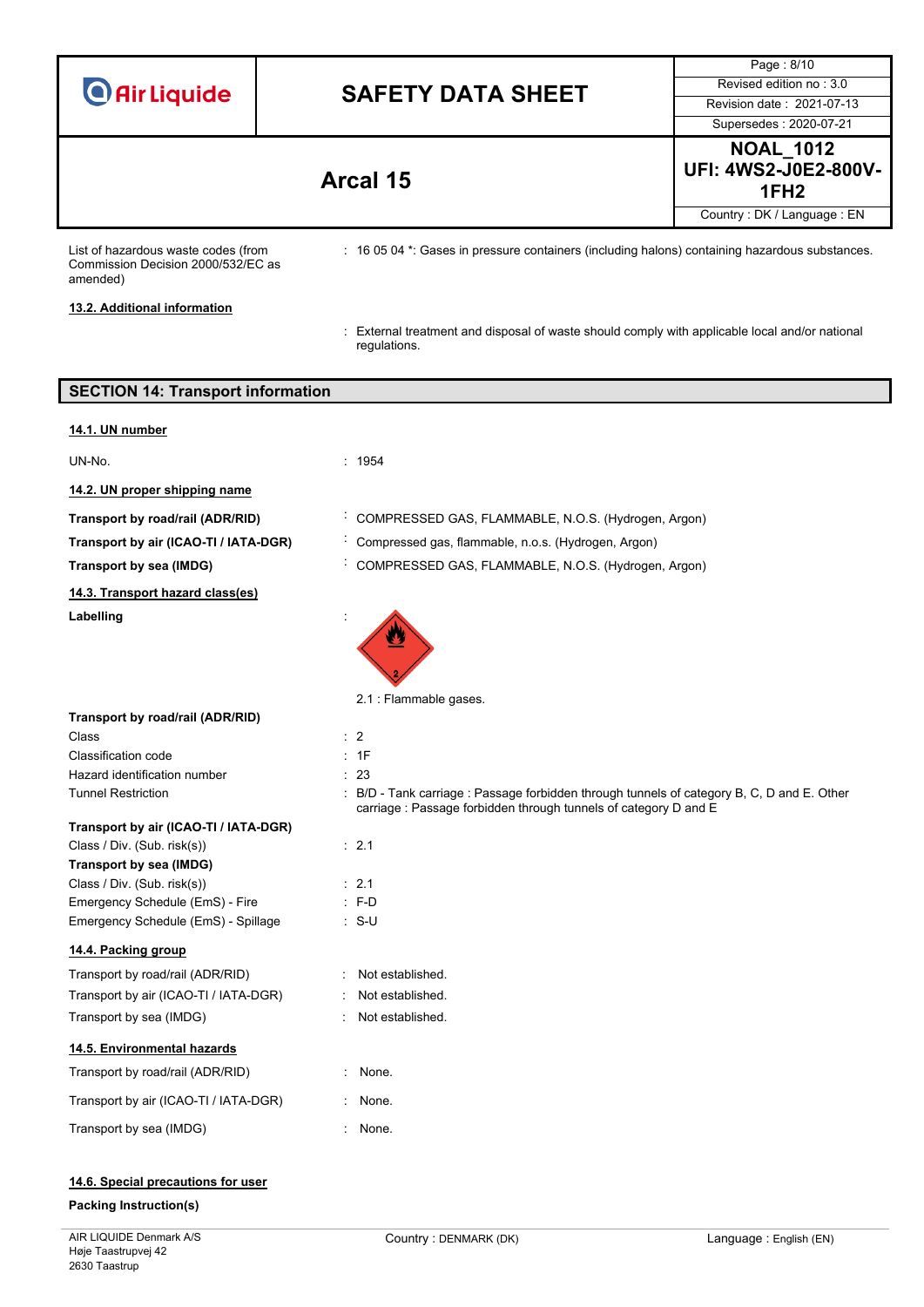**O** Air Liquide

# **SAFETY DATA SHEET** Revised edition no : 3.0

Page : 9/10

Supersedes : 2020-07-21

**NOAL\_1012 UFI: 4WS2-J0E2-800V-1FH2 Arcal 15**  $\overline{\mathsf{uage} : \mathsf{EN}}$ 

|                                                                           |                                                                                                                                          | Country: DK / Language: EN |
|---------------------------------------------------------------------------|------------------------------------------------------------------------------------------------------------------------------------------|----------------------------|
| Transport by road/rail (ADR/RID)<br>Transport by air (ICAO-TI / IATA-DGR) | : P200                                                                                                                                   |                            |
| Passenger and Cargo Aircraft                                              | : Forbidden.                                                                                                                             |                            |
| Cargo Aircraft only                                                       | : 200.                                                                                                                                   |                            |
| Transport by sea (IMDG)                                                   | : P200                                                                                                                                   |                            |
| Special transport precautions                                             | Avoid transport on vehicles where the load space is not separated from the driver's<br>compartment.                                      |                            |
|                                                                           | Ensure vehicle driver is aware of the potential hazards of the load and knows what to do in the<br>event of an accident or an emergency. |                            |
|                                                                           | Before transporting product containers:                                                                                                  |                            |
|                                                                           | - Ensure there is adequate ventilation.                                                                                                  |                            |
|                                                                           | - Ensure that containers are firmly secured.                                                                                             |                            |
|                                                                           | - Ensure valve is closed and not leaking.                                                                                                |                            |
|                                                                           | - Ensure valve outlet cap nut or plug (where provided) is correctly fitted.                                                              |                            |
|                                                                           | - Ensure valve protection device (where provided) is correctly fitted.                                                                   |                            |
| 14.7. Transport in bulk according to Annex II of Marpol and the IBC Code  |                                                                                                                                          |                            |
|                                                                           | $\therefore$ Not applicable.                                                                                                             |                            |
|                                                                           |                                                                                                                                          |                            |

# **SECTION 15: Regulatory information**

## **15.1. Safety, health and environmental regulations/legislation specific for the substance or mixture**

| <b>EU-Regulations</b>                                                                   |                                                                             |
|-----------------------------------------------------------------------------------------|-----------------------------------------------------------------------------|
| Restrictions on use<br>Seveso Directive: 2012/18/EU (Seveso III)                        | : None.<br>: Covered.                                                       |
| <b>National regulations</b><br>National legislation                                     | : Ensure all national/local regulations are observed.                       |
| <b>Denmark</b><br>Recommendations Danish Regulation<br>15.2. Chemical safety assessment | : Young people below the age of 18 years are not allowed to use the product |
|                                                                                         | : A CSA does not need to be carried out for this product.                   |

# **SECTION 16: Other information**

Indication of changes **interpret of the Commission of changes** in accordance with commission regulation (EU) No 453/2010.